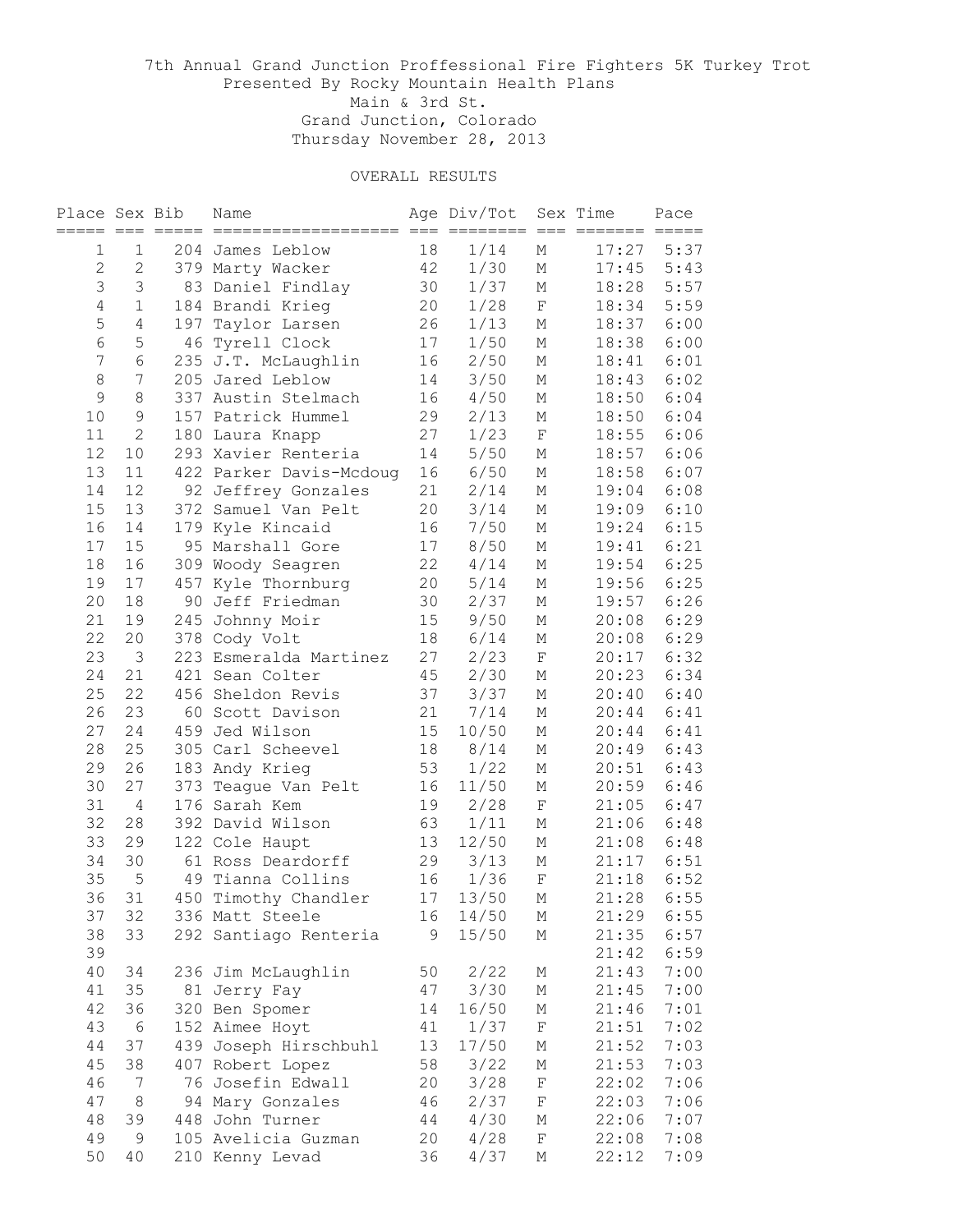| Place Sex Bib<br>==== === == |        |     | Name                            |             | Age Div/Tot<br>$==$ | $=$                        | Sex Time<br>$=$ $=$ $=$ $=$ $=$ $=$ | Pace<br>$=$ $=$ $=$ $=$ |
|------------------------------|--------|-----|---------------------------------|-------------|---------------------|----------------------------|-------------------------------------|-------------------------|
| 51                           | 41     |     | 428 Andrew Maier                | 22          | 9/14                | $=$<br>М                   | 22:15                               | 7:10                    |
| 52                           | 10     |     | 357 Julie Thigpen               | 39          | 1/57                | $\rm F$                    | 22:18                               | 7:11                    |
| 53                           | 11     |     | 449 Cassi Ahrens                | 17          | 2/36                | $\mathbf F$                | 22:22                               | 7:12                    |
| 54                           | 42     | 381 | Tyler Wacker                    | 19          | 10/14               | М                          | 22:25                               | 7:13                    |
| 55                           | 43     |     | 284 Blake Qualls                | 16          | 18/50               | М                          | 22:25                               | 7:13                    |
| 56                           | 44     |     | 340 Danny Stewart               | 28          | 4/13                | М                          | 22:27                               | 7:14                    |
| 57                           | 12     |     | 391 Sherry Williams             | 39          | 2/57                | $\mathbf F$                | 22:27                               | 7:14                    |
| 58                           | 45     |     | 117 Logan Harrington            | 13          | 19/50               | М                          | 22:28                               | 7:14                    |
| 59                           | 13     |     | 211 Karah Levely-Rinald         | 40          | 3/37                | $\mathbf F$                | 22:35                               | 7:16                    |
| 60                           | 46     |     | 263 Brian Omerigic              | 42          | 5/30                | М                          | 22:38                               | 7:17                    |
| 61                           | 47     |     | 178 Joel Kincaid                | 45          | 6/30                | М                          | 22:44                               | 7:19                    |
| 62                           | 48     |     | 352 Carter Synhorst             | 26          | 5/13                | М                          | 22:50                               | 7:21                    |
| 63                           | 49     |     | 430 Tim Coit                    | 47          | 7/30                | М                          | 22:53                               | 7:22                    |
| 64                           | 50     | 1   | Timothy Abercrombie             | 10          | 20/50               | М                          | 22:54                               | 7:23                    |
| 65                           | 51     |     | 432 David Nock                  | 56          | 4/22                | М                          | 22:57                               | 7:24                    |
| 66                           | 52     | 308 | Thom Seagren                    | 48          | 8/30                | М                          | 22:58                               | 7:24                    |
| 67                           | 53     |     | 406 Cason Gisner                | 12          | 21/50               | М                          | 22:59                               | 7:24                    |
| 68                           | 54     |     | 405 Klayton Carville            | 14          | 22/50               | М                          | 23:01                               | 7:25                    |
| 69                           | 14     |     | 383 Fiona Weeks                 | 23          | 5/28                | $\mathbf F$                | 23:05                               | 7:26                    |
| 70                           | 55     |     | 102 Matt Guccini                | 39          | 5/37                | М                          | 23:16                               | 7:30                    |
|                              | 15     |     |                                 | 27          | 3/23                |                            | 23:20                               | 7:31                    |
| 71<br>72                     | 16     |     | 163 Angelica Jestrovich         |             | 3/57                | $\mathbf F$<br>$\mathbf F$ | 23:21                               |                         |
| 73                           |        | 207 | 10 Laura Anderson<br>Ted Leblow | 33          |                     |                            |                                     | 7:31                    |
|                              | 56     |     |                                 | 44          | 9/30                | М                          | 23:21                               | 7:31                    |
| 74                           | 57     |     | 206 Jordan Leblow               | $\mathsf 9$ | 23/50               | М                          | 23:21                               | 7:31                    |
| 75                           | 58     |     | 154 Jakob Hulquest              | 13          | 24/50               | М                          | 23:23                               | 7:32                    |
| 76                           | 59     |     | 455 Greg Nelson                 | 49          | 10/30               | М                          | 23:24                               | 7:32                    |
| 77                           | 17     | 45  | Tiffany Clock                   | 17          | 3/36                | $\mathbf F$                | 23:29                               | 7:34                    |
| 78                           | 18     | 370 | Taylor Valentine                | 16          | 4/36                | $\mathbf F$                | 23:31                               | 7:35                    |
| 79                           | 60     |     | 85 Glenn Fitzgibbons            | 39          | 6/37                | М                          | 23:34                               | 7:35                    |
| 80                           | 19     |     | 417 Bree Pease                  | 33          | 4/57                | $\rm F$                    | 23:35                               | 7:36                    |
| 81                           | 61     |     | 369 Jay Valentine               | 47          | 11/30               | М                          | 23:38                               | 7:37                    |
| 82                           | 20     |     | 311 Ali Seitz                   | 37          | 5/57                | $\rm F$                    | 23:39                               | 7:37                    |
| 83                           | 62     |     | 156 Kevin Hulquest              | 39          | 7/37                | Μ                          | 23:44                               | 7:39                    |
| 84                           | 63     |     | 31 Chet Brown                   | 55          | 5/22                | М                          | 23:49                               | 7:40                    |
| 85                           | 64     |     | 4 Blake Andersen                | 13          | 25/50               | М                          | 23:53                               | 7:41                    |
| 86                           | 65     |     | 306 Jay Scheevel                | 56          | 6/22                | М                          | 23:55                               | 7:42                    |
| 87                           | 66     |     | 219 Ken Long                    | 36          | 8/37                | Μ                          | 23:58                               | 7:43                    |
| 88                           | 67     |     | 41 Joe Carr                     | 43          | 12/30               | М                          | 24:01                               | 7:44                    |
| 89                           | 68     |     | 265 Grayson Oroark              | 21          | 11/14               | М                          | 24:05                               | 7:46                    |
| 90                           | 21     | 77  | Katherine Eirwin                | 31          | 6/57                | $\mathbf F$                | 24:09                               | 7:47                    |
| 91                           | 69     |     | 126 Samuel Haupt                | $51\,$      | 7/22                | Μ                          | 24:14                               | 7:48                    |
| 92                           | 70     |     | 87 Kirk Fletcher                | 16          | 26/50               | М                          | 24:15                               | 7:49                    |
| 93                           | $71\,$ | 458 | Tony Cavaliere                  | 16          | 27/50               | М                          | 24:15                               | 7:49                    |
| 94                           | 22     |     | 213 Andrea Lielkoks             | 15          | 5/36                | $\mathbf F$                | 24:18                               | 7:50                    |
| 95                           | 23     |     | 40 Shelley Carpenter            | 34          | 7/57                | $\mathbf F$                | 24:23                               | 7:51                    |
| 96                           | 24     |     | 334 Brittanie Steele            | 23          | 6/28                | $\mathbf F$                | 24:26                               | 7:52                    |
| 97                           | 25     |     | 130 Janette Haynie              | 42          | 4/37                | $\mathbf F$                | 24:30                               | 7:54                    |
| 98                           | 26     |     | 307 Elizabeth Schnittke         | 44          | 5/37                | $\mathbf F$                | 24:32                               | 7:54                    |
| 99                           | 72     |     | 338 Bob Stepan                  | 61          | 2/11                | Μ                          | 24:34                               | 7:55                    |
| 100                          | 27     |     | 186 Sami Krieg                  | 21          | 7/28                | F                          | 24:45                               | 7:58                    |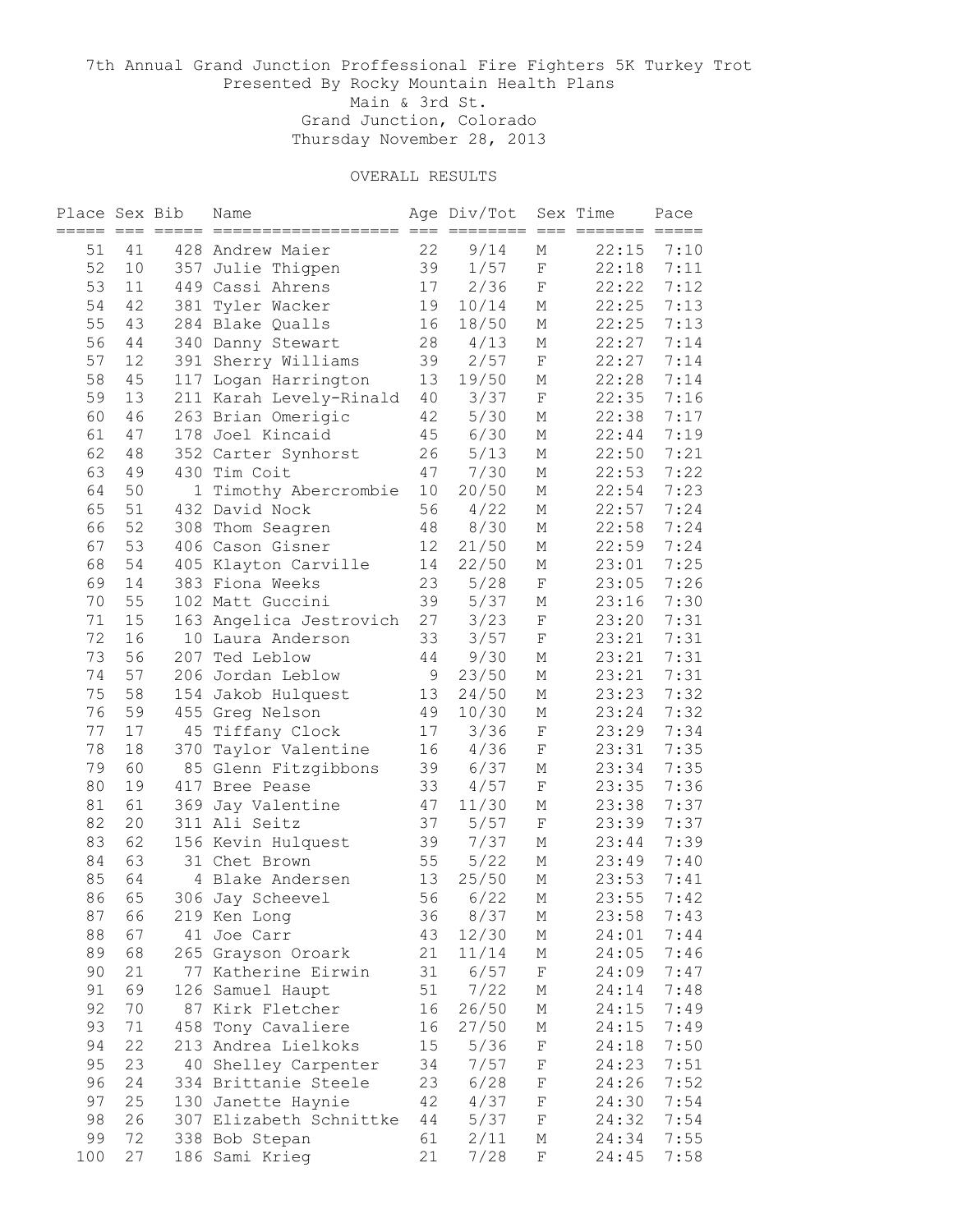| Place Sex Bib | === === = |     | Name                    |    | Age Div/Tot<br>$==$ | $=$            | Sex Time<br>======= | Pace                    |
|---------------|-----------|-----|-------------------------|----|---------------------|----------------|---------------------|-------------------------|
| 101           | 28        |     | 82 Claire Findlay       | 28 | 4/23                | $=$<br>$\rm F$ | 24:57               | $=$ $=$ $=$ $=$<br>8:02 |
| 102           | 73        |     | 153 Benjamin Hughes     | 30 | 9/37                | М              | 24:58               | 8:02                    |
| 103           | 29        |     | 32 Trish Brown          | 46 | 6/37                | $\mathbf F$    | 25:03               | 8:04                    |
| 104           | 74        |     | 330 Marshall Steel      | 53 | 8/22                | М              | 25:06               | 8:05                    |
| 105           | 75        |     | 73 Eric Downing         | 43 | 13/30               | М              | 25:08               | 8:06                    |
| 106           | 76        |     | 411 Miley Lucas         | 33 | 10/37               | М              | 25:13               | 8:07                    |
| 107           | 30        |     | 188 Rochelle Kriegshaus | 47 | 7/37                | $\rm F$        | 25:16               | 8:08                    |
| 108           | 77        |     | 304 Gabe Rose           | 31 | 11/37               | М              | 25:21               | 8:10                    |
| 109           | 78        |     | 353 Rick Taggart        | 63 | $3/11$              | М              | 25:23               | 8:10                    |
| 110           | 79        |     | 226 Jeremy Mattingley   | 37 | 12/37               | М              | 25:29               | 8:12                    |
| 111           | 80        |     | 261 Matthew Oliver      | 38 | 13/37               | М              | 25:36               | 8:15                    |
| 112           | 31        |     | 366 Reanna Trottier     | 24 | 5/23                | $\rm F$        | 25:36               | 8:15                    |
| 113           | 81        |     | 426 Eric Siersma        | 29 | 6/13                | М              | 25:37               | 8:15                    |
| 114           | 32        |     | 125 Milan Haupt         | 15 | 6/36                | $\rm F$        | 25:41               | 8:16                    |
| 115           | 82        |     | 360 Lucas Thoennes      | 31 | 14/37               | М              | 25:45               | 8:18                    |
| 116           | 83        |     | 136 Louie Herrera       | 53 | 9/22                | М              | 25:57               | 8:21                    |
| 117           | 84        |     | 266 Maxwell Oroark      | 24 | 7/13                | М              | 25:58               | 8:22                    |
| 118           | 33        |     | 241 Jan Meister         | 49 | 8/37                | $\mathbf F$    | 25:59               | 8:22                    |
| 119           | 34        |     | 123 Ella Haupt          | 10 | 7/36                | F              | 26:01               | 8:23                    |
| 120           | 35        |     | 222 Melinda Marks       | 34 | 8/57                | $\rm F$        | 26:06               | 8:24                    |
| 121           | 85        |     |                         | 54 |                     |                |                     | 8:25                    |
|               |           | 347 | Gary Stubler            |    | 10/22               | М              | 26:08               |                         |
| 122           | 86        |     | 113 Eric Hanly          | 39 | 15/37               | М              | 26:08               | 8:25                    |
| 123           | 87        |     | 192 Benjamin Kurtzman   | 29 | 8/13                | М              | 26:08               | 8:25                    |
| 124           | 36        |     | 339 Andrea Stewart      | 28 | 6/23                | $\mathbf F$    | 26:10               | 8:26                    |
| 125           | 88        |     | 93 Jerome Gonzales      | 48 | 14/30               | М              | 26:16               | 8:28                    |
| 126           | 89        | 374 | Jason Varner            | 26 | 9/13                | М              | 26:17               | 8:28                    |
| 127           | 37        | 137 | Emily Hines             | 30 | 9/57                | $\rm F$        | 26:18               | 8:28                    |
| 128           | 38        | 294 | Jordyn Rienks           | 21 | 8/28                | $\rm F$        | 26:19               | 8:29                    |
| 129           | 90        |     | 410 Steve Goodnight     | 38 | 16/37               | М              | 26:25               | 8:30                    |
| 130           | 91        |     | 96 Clayton Gray         | 14 | 28/50               | М              | 26:26               | 8:31                    |
| 131           | 92        |     | 310 Noah Sears          | 30 | 17/37               | М              | 26:26               | 8:31                    |
| 132           | 93        |     | 21 Daniel Ashurst       | 50 | 11/22               | М              | 26:31               | 8:32                    |
| 133           | 94        |     | 290 Armando Renteria    | 43 | 15/30               | М              | 26:31               | 8:33                    |
| 134           | 39        |     | 101 Jeanie Grooms       | 57 | 1/19                | $\mathbf F$    | 26:34               | 8:33                    |
| 135           | 40        |     | 380 Michaela Wacker     | 15 | 8/36                | $\mathbf F$    | 26:43               | 8:36                    |
| 136           | 41        | 97  | Crystal Gray            | 41 | 9/37                | F              | 26:48               | 8:38                    |
| 137           | 95        |     | 169 Ford Keeler         | 49 | 16/30               | М              | 26:50               | 8:38                    |
| 138           | 96        |     | 141 Calan Hoppe         | 22 | 12/14               | М              | 26:51               | 8:39                    |
| 139           | 42        |     | 165 Angela Johnson      | 39 | 10/57               | $\rm F$        | 26:52               | 8:39                    |
| 140           | 43        |     | 256 Liz Norris          | 60 | 1/7                 | $\rm F$        | 26:54               | 8:40                    |
| 141           | 44        |     | 295 Kelly Rienks        | 44 | 10/37               | $\rm F$        | 26:56               | 8:40                    |
| 142           | 97        |     | 437 Bryan Lee           | 15 | 29/50               | М              | 27:00               | 8:42                    |
| 143           | 98        |     | 434 Trevor Vonburg      | 12 | 30/50               | М              | 27:00               | 8:42                    |
| 144           | 45        |     | 297 Kathy Rodgers       | 45 | 11/37               | $\mathbf F$    | 27:01               | 8:42                    |
| 145           | 99        |     | 258 Luke Oleson         | 12 | 31/50               | М              | 27:02               | 8:42                    |
| 146           | 46        |     | 431 Bridget Marshall    | 55 | 2/19                | $\rm F$        | 27:06               | 8:44                    |
| 147           | 100       |     | 51 Darren Coltrinari    | 29 | 10/13               | Μ              | 27:14               | 8:46                    |
| 148           | 101       |     | 440 Mike Scarpulla      | 36 | 18/37               | М              | 27:19               | 8:48                    |
| 149           | 47        |     | 2 Angela Amans          | 41 | 12/37               | F              | 27:22               | 8:49                    |
| 150           | 48        |     | 271 Linda Parsons       | 33 | 11/57               | F              | 27:24               | 8:49                    |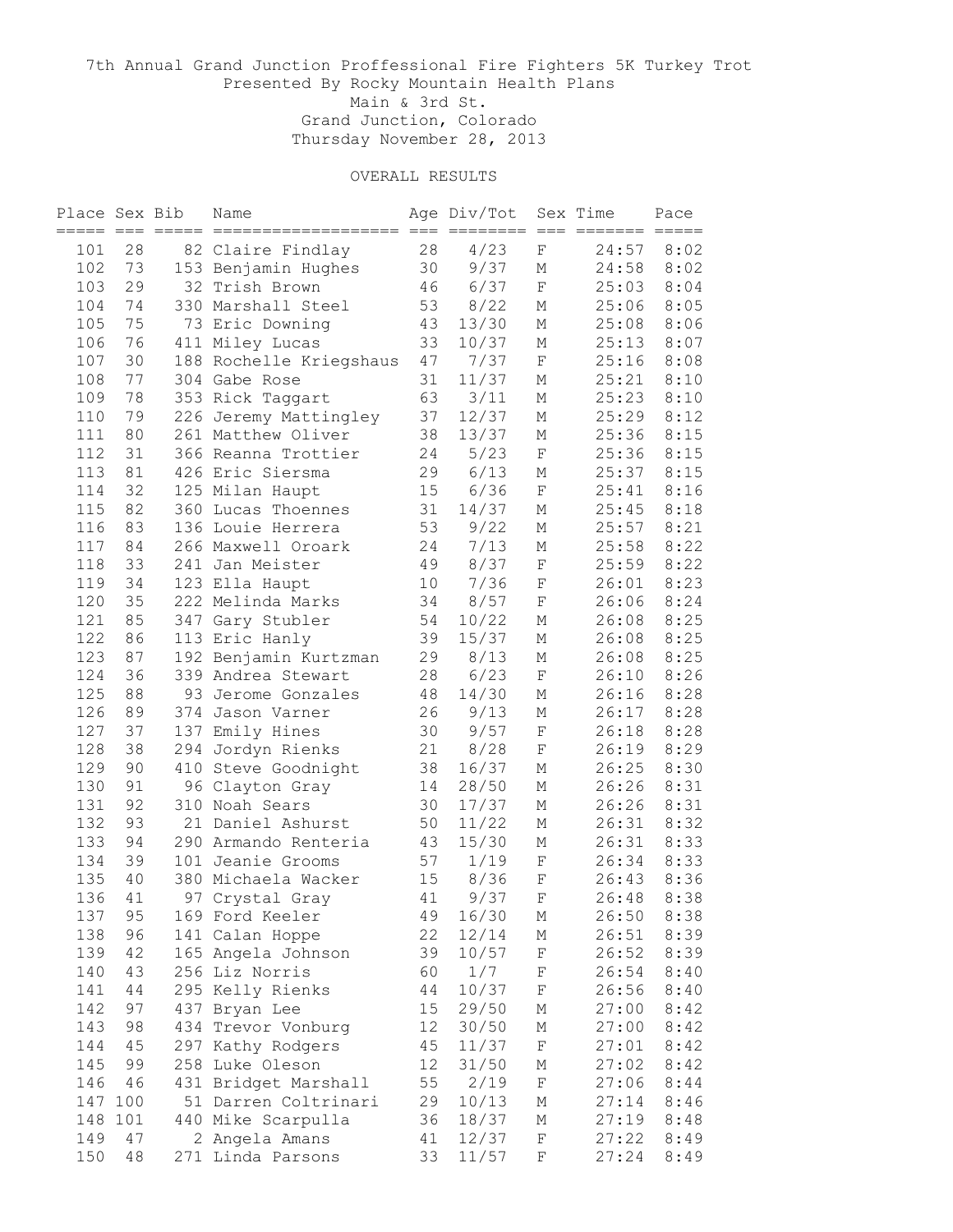| Place Sex Bib | === === == |     | Name                    |    | Age Div/Tot<br>$==$ |                       | Sex Time<br>======= | Pace<br>$=$ $=$ $=$ $=$ |
|---------------|------------|-----|-------------------------|----|---------------------|-----------------------|---------------------|-------------------------|
| 151           | 49         |     | 420 Alyssa Kelly        | 11 | 9/36                | $=$<br>$=$<br>$\rm F$ | 27:24               | 8:49                    |
| 152           | 50         |     | 444 Aubrey Andre        | 11 | 10/36               | $\rm F$               | 27:24               | 8:50                    |
| 153           | 51         |     | 446 Haylin McCulloch    | 12 | 11/36               | $\mathbf F$           | 27:25               | 8:50                    |
| 154           | 52         |     | 445 Tawny Roberts       | 11 | 12/36               | $\mathbf F$           | 27:25               | 8:50                    |
| 155           | 102        |     | 177 Douglas Keyston     | 58 | 12/22               | М                     | 27:28               | 8:51                    |
| 156           | 103        |     | 69 Brad Doggett         | 55 | 13/22               | М                     | 27:28               | 8:51                    |
| 157           | 53         |     | 234 Heather McKim       | 41 | 13/37               | $\mathbf F$           | 27:30               | 8:51                    |
| 158           | 104        |     | 418 Ryan Kelly          | 39 | 19/37               | М                     | 27:34               | 8:53                    |
| 159           | 54         |     | 318 Meredith Soychak    | 19 | 9/28                | $\mathbf F$           | 27:46               | 8:56                    |
| 160           | 55         |     | 251 McKenzie Nelson-Bue | 18 | 10/28               | F                     | 27:47               | 8:57                    |
| 161           | 56         |     | 246 Sparky Moir         | 27 | 7/23                | F                     | 27:50               | 8:58                    |
| 162           | 57         |     | 288 Caitlin Reiner      | 18 | 11/28               | F                     | 27:50               | 8:58                    |
| 163           | 105        |     | 167 Mark Kadnuck        | 50 | 14/22               | М                     | 27:53               | 8:59                    |
| 164           | 58         |     | 38 Julie Carpenter      | 39 | 12/57               | $\mathbf F$           | 28:00               | 9:01                    |
| 165           | 59         |     | 44 Tia Clock            | 17 | 13/36               | $\mathbf F$           | 28:03               | 9:02                    |
| 166           | 106        |     | 399 Dennis Young        | 70 | 1/3                 | Μ                     | 28:05               | 9:03                    |
| 167           | 60         |     | 342 Jennifer Stewart    | 42 | 14/37               | $\mathbf F$           | 28:06               | 9:03                    |
| 168           | 61         |     | 244 Ilana Moir          | 32 | 13/57               | F                     | 28:07               | 9:03                    |
| 169           | 62         |     | 58 Michelle Cramer      | 35 | 14/57               | F                     | 28:08               | 9:04                    |
| 170           | 63         | 187 | Jessie Kriegshauser     | 23 | 12/28               | $\mathbf F$           | 28:09               | 9:04                    |
| 171           | 64         |     | 138 Corey Hinman        | 38 | 15/57               | $\mathbf F$           | 28:10               | 9:04                    |
| 172           | 65         |     | 387 Angela Wetzel       | 37 | 16/57               | $\mathbf F$           | 28:11               | 9:05                    |
| 173           | 66         |     | 79 Stacy Falsone        | 29 | 8/23                | $\mathbf F$           | 28:12               | 9:05                    |
| 174           | 67         |     | 414 Whitney Szabo       | 25 | 9/23                | $\mathbf F$           | 28:21               | 9:08                    |
| 175           | 68         |     | 345 Colleen Stout       | 31 | 17/57               | $\mathbf F$           | 28:26               | 9:09                    |
| 176           | 69         |     | 254 Trisha Nielson      | 27 | 10/23               | $\mathbf F$           | 28:30               | 9:11                    |
| 177           | 70         |     | 124 Kim Haupt           | 50 | 3/19                | $\mathbf F$           | 28:31               | 9:11                    |
| 178           | 71         |     | 242 Crissa Mettler      | 35 | 18/57               | $\mathbf F$           | 28:40               | 9:14                    |
| 179           | 72         |     | 214 Erin Lielkoks       | 18 | 13/28               | $\mathbf F$           | 28:42               | 9:15                    |
| 180           | 73         |     | 438 Elizabeth Hirschbuh | 15 | 14/36               | F                     | 28:47               | 9:16                    |
| 181           | 74         |     | 274 Jennifer Peers      | 40 | 15/37               | $\rm F$               | 28:50               | 9:17                    |
| 182           | 107        |     | 333 Bill Steele         | 47 | 17/30               | М                     | 28:57               | 9:19                    |
| 183           | 75         |     | 194 Kate Lancaster      | 38 | 19/57               | $\mathbf F$           | 28:57               | 9:19                    |
| 184           | 108        |     | 273 Eric Peers          | 38 | 20/37               | М                     | 29:00               | 9:21                    |
| 185           | 109        |     | 268 Alec Osborne        | 16 | 32/50               | М                     | 29:04               | 9:22                    |
| 186           | 76         |     | 114 Jennifier Hanly     | 40 | 16/37               | $\rm F$               | 29:08               | 9:23                    |
| 187           | 77         |     | 3 Itzaxo Amarica        | 39 | 20/57               | F                     | 29:09               | 9:23                    |
| 188           | 78         |     | 20 Jami Ascherman       | 49 | 17/37               | F                     | 29:09               | 9:23                    |
| 189           | 110        |     | 225 Luke Mason          | 33 | 21/37               | Μ                     | 29:10               | 9:24                    |
| 190           | 111        |     | 341 Jaden Stewart       | 11 | 33/50               | М                     | 29:12               | 9:24                    |
| 191           | 79         |     | 260 Emily Oliver        | 31 | 21/57               | $\mathbf F$           | 29:14               | 9:25                    |
| 192           | 80         |     | 111 Amy Hand            | 43 | 18/37               | F                     | 29:14               | 9:25                    |
| 193           | 112        |     | 119 Joe Hatfield        | 43 | 18/30               | М                     | 29:15               | 9:25                    |
| 194           | 81         |     | 296 Staci Rinderle      | 34 | 22/57               | $\mathbf F$           | 29:21               | 9:27                    |
| 195           | 82         |     | 220 Sandra Mallory      | 54 | 4/19                | F                     | 29:23               | 9:28                    |
| 196           | 83         |     | 78 Theresa Englbrecht   | 51 | 5/19                | F                     | 29:24               | 9:28                    |
| 197           | 84         |     | 433 Lauren Wicklund     | 21 | 14/28               | $\mathbf F$           | 29:31               | 9:30                    |
| 198           | 85         |     | 283 Erica Price         | 40 | 19/37               | F                     | 29:32               | 9:31                    |
| 199           | 86         |     | 291 Marce Renteria      | 38 | 23/57               | F                     | 29:33               | 9:31                    |
| 200           | 87         |     | 303 Emily Rose          | 29 | 11/23               | F                     | 29:34               | 9:31                    |
|               |            |     |                         |    |                     |                       |                     |                         |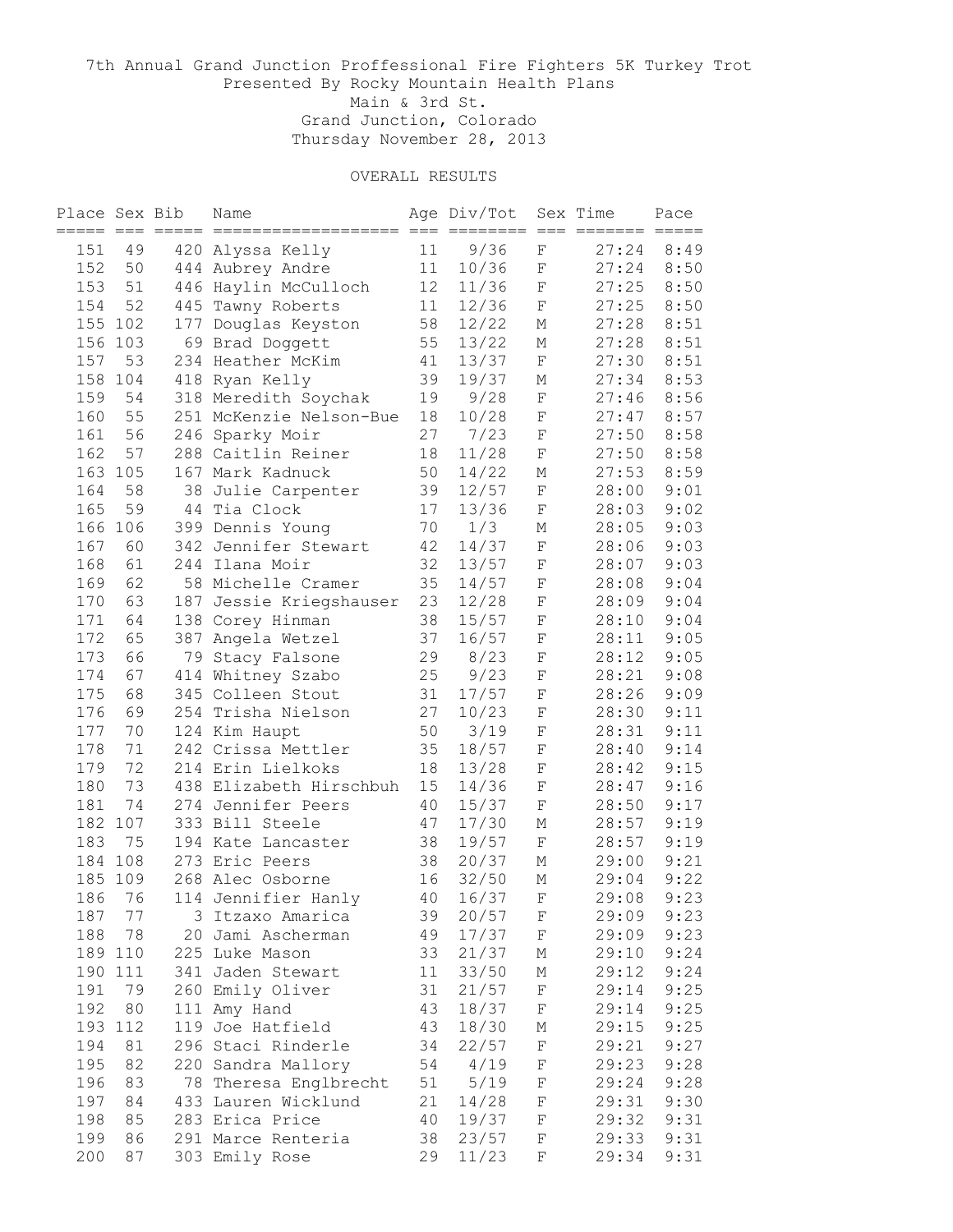| Place Sex Bib |         | === === ===== | Name                   |    | Age Div/Tot<br>$=$ $=$ $=$ | $==$        | Sex Time<br>$\qquad \qquad \equiv \equiv \equiv \equiv \equiv \equiv \equiv$ | Pace<br>$=$ $=$ $=$ $=$ $=$ |
|---------------|---------|---------------|------------------------|----|----------------------------|-------------|------------------------------------------------------------------------------|-----------------------------|
| 201           | 88      |               | 47 Kristin Coakley     | 40 | 20/37                      | $\rm F$     | 29:35                                                                        | 9:32                        |
|               | 202 113 |               | 13 Mike Anderson       | 33 | 22/37                      | М           | 29:37                                                                        | 9:32                        |
|               | 203 114 |               | 215 Ted Lielkoks       | 46 | 19/30                      | М           | 29:39                                                                        | 9:33                        |
| 204           | 89      |               | 185 Diane Krieg        | 54 | 6/19                       | $\mathbf F$ | 29:39                                                                        | 9:33                        |
| 205           | 90      |               | 71 Shelley Doggett     | 55 | 7/19                       | F           | 29:41                                                                        | 9:34                        |
| 206           | 91      |               | 435 Kamryn Vonburg     | 10 | 15/36                      | $\mathbf F$ | 29:42                                                                        | 9:34                        |
| 207           | 115     |               | 143 John Hoppe         | 47 | 20/30                      | М           | 29:44                                                                        | 9:34                        |
| 208           | 92      |               | 54 Lyndsey Coup        | 26 | 12/23                      | $\mathbf F$ | 29:46                                                                        | 9:35                        |
| 209           | 116     |               | 116 Micah Hanly        | 10 | 34/50                      | М           | 30:01                                                                        | 9:40                        |
| 210           | 117     |               | 404 Kevin Carville     | 38 | 23/37                      | М           | 30:04                                                                        | 9:41                        |
| 211           | 93      |               | 403 Kimberly Carville  | 39 | 24/57                      | $\rm F$     | 30:04                                                                        | 9:41                        |
|               | 212 118 |               | 452 Rudy Dores         | 54 | 15/22                      | М           | 30:04                                                                        | 9:41                        |
|               | 213 119 |               | 63 Steven Defeyter     | 62 | 4/11                       | М           | 30:04                                                                        | 9:41                        |
| 214           | 94      |               | 453 Kathryn Herrera    | 48 | 21/37                      | $\mathbf F$ | 30:06                                                                        | 9:42                        |
| 215           | 120     |               | 149 Justin Howell      | 31 | 24/37                      | Μ           | 30:13                                                                        | 9:44                        |
| 216           | 95      |               | 327 Hanna Starritt     | 17 | 16/36                      | $\mathbf F$ | 30:20                                                                        | 9:46                        |
| 217           | 96      |               | 390 Debra Williams     | 37 | 25/57                      | F           | 30:22                                                                        | 9:47                        |
| 218           | 97      |               | 285 Kayla Reece        | 21 | 15/28                      | $\mathbf F$ | 30:30                                                                        | 9:49                        |
| 219           | 98      |               | 5 Lori Andersen        | 45 | 22/37                      | $\mathbf F$ | 30:33                                                                        | 9:50                        |
| 220           | 121     |               | 160 Paul Jacquez       | 60 | $5/11$                     | М           | 30:33                                                                        | 9:50                        |
| 221           | 99      |               | 109 Jessica Haley      | 29 | 13/23                      | $\mathbf F$ | 30:45                                                                        | 9:54                        |
|               | 222 122 |               | 232 Adam McGovern      | 17 | 35/50                      | М           | 30:48                                                                        | 9:55                        |
|               | 223 123 |               | 159 Shane Jacobson     | 25 | 11/13                      | М           | 30:54                                                                        | 9:57                        |
| 224           | 100     |               | 272 Mary Parsons       | 62 | 2/7                        | $\mathbf F$ | 30:58                                                                        | 9:58                        |
| 225           | 124     |               | 389 Dan Williams       | 51 | 16/22                      | М           | 30:58                                                                        | 9:58                        |
|               | 226 125 |               | 88 Chris Force         | 36 | 25/37                      | М           | 30:58                                                                        | 9:59                        |
| 227           | 101     |               | 322 Aubrey Stafford    | 16 | 17/36                      | $\rm F$     |                                                                              | 31:06 10:01                 |
| 228           | 102     |               | 328 Kellie Starritt    | 45 | 23/37                      | $\rm F$     |                                                                              | 31:07 10:01                 |
|               | 229 126 |               | 323 Austin Stafford    | 10 | 36/50                      | М           |                                                                              | 31:07 10:01                 |
|               | 230 103 |               | 164 Camille Jestrovich | 60 | 3/7                        | F           |                                                                              | 31:13 10:03                 |
| 231           | 104     |               | 142 Janis Hoppe        | 46 | 24/37                      | F           |                                                                              | 31:13 10:03                 |
| 232           | 105     |               | 436 Toni Lee           | 38 | 26/57                      | $\rm F$     |                                                                              | 31:17 10:04                 |
| 233           | 127     |               | 221 Railin Manchester  | 11 | 37/50                      | М           |                                                                              | 31:23 10:06                 |
| 234           | 128     |               | 286 Tom Reece          | 50 | 17/22                      | М           |                                                                              | 31:23 10:06                 |
| 235           | 129     |               | 103 Dan Guevin         | 50 | 18/22                      | М           |                                                                              | 31:25 10:07                 |
|               | 236 106 |               | 447 Katie Tietz        | 28 | 14/23                      | F           |                                                                              | 31:28 10:08                 |
|               | 237 130 |               | 36 Mike Burkes         | 36 | 26/37                      | М           |                                                                              | 31:28 10:08                 |
|               | 238 107 |               | 27 Claudine Bogart     | 43 | 25/37                      | F           |                                                                              | 31:31 10:09                 |
|               | 239 131 |               | 325 Parker Stanfield   | 11 | 38/50                      | Μ           |                                                                              | 31:32 10:09                 |
|               | 240 132 |               | 267 Dustin Osborn      | 35 | 27/37                      | М           |                                                                              | 31:35 10:10                 |
|               | 241 108 |               | 443 Corey Simon        | 28 | 15/23                      | $\rm F$     |                                                                              | 31:37 10:11                 |
|               | 242 133 |               | 262 Melvin Oliver      | 68 | 6/11                       | Μ           |                                                                              | 31:38 10:11                 |
|               | 243 109 |               | 239 Valerie Medina     | 32 | 27/57                      | F           |                                                                              | 31:40 10:12                 |
|               | 244 110 |               | 68 Erin Diedrich       | 20 | 16/28                      | F           |                                                                              | 31:50 10:15                 |
|               | 245 134 |               | 196 Randy Larsen       | 59 | 19/22                      | М           |                                                                              | 31:52 10:16                 |
|               | 246 135 |               | 70 Kelly Doggett       | 22 | 13/14                      | М           |                                                                              | 31:54 10:16                 |
|               | 247 111 |               | 312 Janean Sheley      | 30 | 28/57                      | $\rm F$     |                                                                              | 31:56 10:17                 |
|               | 248 136 |               | 15 Antonio Archuleta   | 17 | 39/50                      | М           |                                                                              | 32:09 10:21                 |
|               | 249 112 |               | 127 Carolee Hawkins    | 32 | 29/57                      | F           |                                                                              | 32:09 10:21                 |
|               | 250 113 |               | 140 Aubrey Hoffman     | 31 | 30/57                      | F           |                                                                              | 32:11 10:22                 |
|               |         |               |                        |    |                            |             |                                                                              |                             |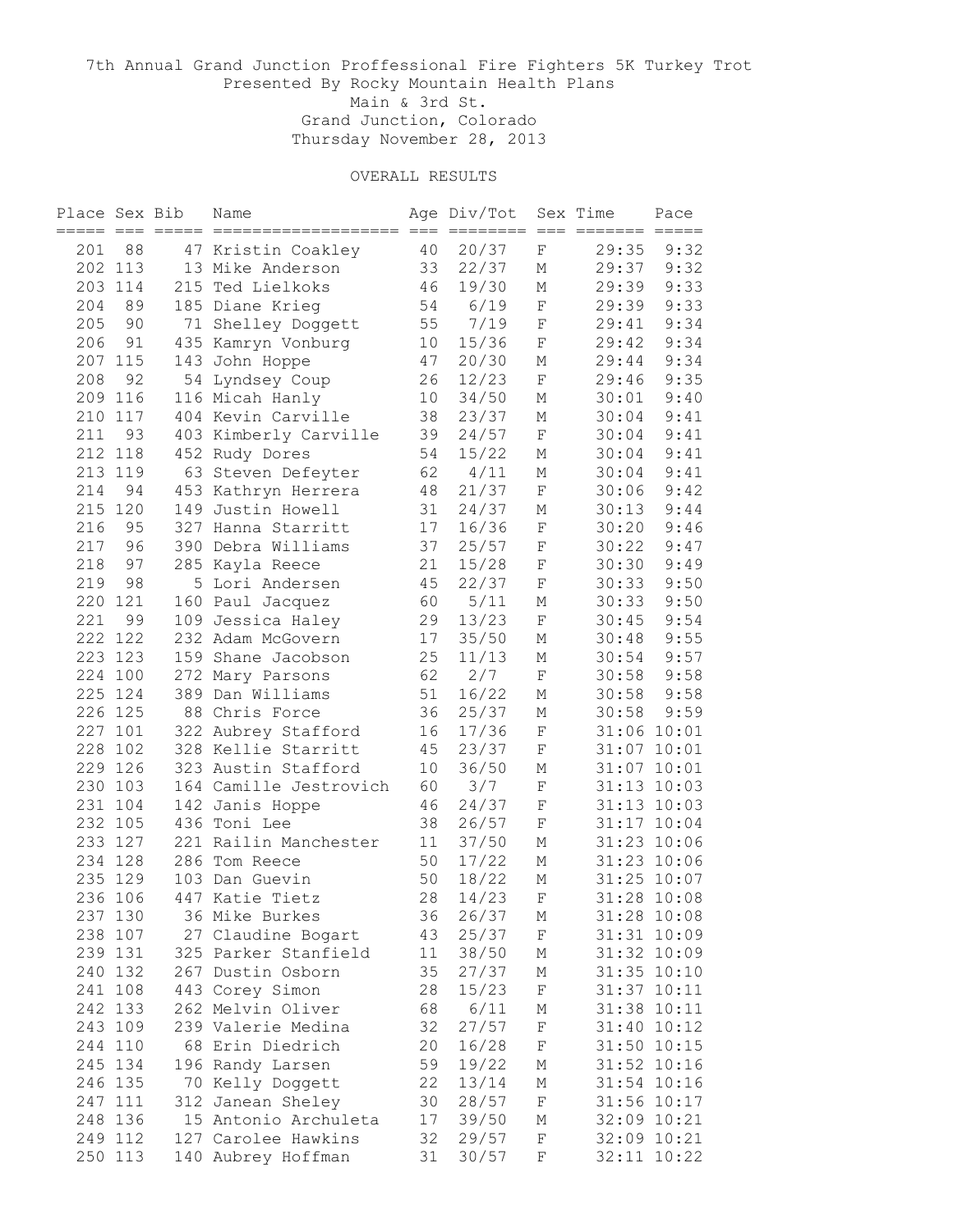| Place Sex Bib |         | ----- --- ----- | Name                  |                 | Age Div/Tot  |             | Sex Time | Pace                           |
|---------------|---------|-----------------|-----------------------|-----------------|--------------|-------------|----------|--------------------------------|
|               | 251 114 |                 | 398 Adrienne Withrow  | 50              | $==$<br>8/19 | $==$<br>F   | =======  | $=$ $=$ $=$ $=$<br>32:12 10:22 |
|               | 252 115 |                 | 375 Lexxi Varner      | 21              | 17/28        | F           |          | 32:13 10:23                    |
|               | 253 116 |                 | 376 Rose Varner       | 48              | 26/37        | $\mathbf F$ |          | 32:13 10:23                    |
|               | 254 137 |                 | 112 Mark Hand         | 46              | 21/30        | М           |          | 32:16 10:24                    |
|               | 255 117 |                 | 317 Jacque Soychak    | 17              | 18/36        | $\mathbf F$ |          | 32:17 10:24                    |
|               | 256 118 |                 | 11 Megan Anderson     | 31              | 31/57        | F           |          | 32:24 10:26                    |
|               | 257 119 |                 | 361 Kaylie Thompson   | 14              | 19/36        | F           |          | 32:28 10:27                    |
| 258           | 120     |                 | 329 Amanda Steel      | 26              | 16/23        | F           |          | 32:28 10:27                    |
|               | 259 121 |                 | 331 Mary Steel        | 21              | 18/28        | F           |          | 32:29 10:28                    |
|               | 260 122 |                 | 243 Leslie Modrick    | 44              | 27/37        | F           |          | 32:31 10:28                    |
|               | 261 123 |                 | 14 Rhiley Anderson    | 17              | 20/36        | $\rm F$     |          | 32:40 10:31                    |
|               | 262 138 |                 | 106 Bernie Haey       | 61              | 7/11         | М           |          | 32:48 10:34                    |
|               | 263 124 |                 | 224 Amber Mason       | 33              | 32/57        | $\rm F$     |          | 32:48 10:34                    |
|               | 264 139 |                 | 344 Tim Stewart       | 46              | 22/30        | М           |          | 32:49 10:34                    |
|               | 265 125 |                 | 429 Shana Peterson    | 37              | 33/57        | $\mathbf F$ |          | 32:49 10:34                    |
|               | 266 126 |                 | 319 Stefani Soychak   | 22              | 19/28        | $\rm F$     |          | 32:49 10:34                    |
|               | 267 140 |                 | 270 Brian Parsons     | 63              | 8/11         | М           |          | 32:51 10:35                    |
|               | 268 127 |                 | 367 Nicole Twardowski | 16              | 21/36        | $\rm F$     |          | 32:57 10:37                    |
|               | 269 128 |                 | 400 Mary Young        | 70              | 1/2          | F           |          | 33:02 10:38                    |
|               | 270 141 |                 | 131 Jim Hazelhurst    | 53              | 20/22        | М           |          | 33:06 10:40                    |
|               | 271 129 |                 | 238 Rea McLaughlin    | 18              | 20/28        | $\mathbf F$ |          | 33:11 10:41                    |
|               | 272 130 |                 | 237 Pam McLaughlin    | 51              | 9/19         | $\mathbf F$ |          | 33:11 10:41                    |
|               | 273 131 |                 | 19 Zoe Arellano       | 13              | 22/36        | $\mathbf F$ |          | 33:19 10:44                    |
|               | 274 142 |                 | 17 Joel Arellano      | 41              | 23/30        | М           |          | 33:20 10:44                    |
| 275           | 143     |                 | 6 Atley Anderson      | 6               | 40/50        | М           |          | 33:21 10:44                    |
|               | 276 132 |                 | 66 Teresa Detton      | 34              | 34/57        | $\rm F$     |          | 33:24 10:45                    |
| 277           | 133     |                 | 423 Hannah Englbrecht | 19              | 21/28        | $\mathbf F$ |          | 33:25 10:46                    |
| 278           | 144     |                 | 23 Seven Beagley      | 13              | 41/50        | М           |          | 33:34 10:49                    |
|               | 279 134 |                 | 335 Heather Steele    | 36              | 35/57        | $\rm F$     |          | 33:35 10:49                    |
|               | 280 135 |                 | 48 Katie Coleman      | 32              | 36/57        | F           |          | 33:36 10:49                    |
| 281           | 136     |                 | 34 Cathy Burkes       | 55              | 10/19        | $\mathbf F$ |          | 33:38 10:50                    |
| 282           | 145     |                 | 413 Jamarcus Cameron  | $7\phantom{.0}$ | 42/50        | М           |          | 33:47 10:53                    |
|               | 283 137 |                 | 412 Juanita Mancuso   | 57              | 11/19        | $\mathbf F$ |          | 33:50 10:54                    |
|               | 284 138 |                 | 395 Lynn Wilson       | 50              | 12/19        | F           |          | 33:53 10:55                    |
|               | 285 139 |                 | 170 Rachael Keeler    | 16              | 23/36        | $\mathbf F$ |          | 33:59 10:57                    |
| 286 140       |         |                 | 409 Sarah Nicks       | 23              | 22/28        | F           |          | 34:07 10:59                    |
|               | 287 146 |                 | 354 Carl Tenpas       | 79              | 2/3          | Μ           |          | 34:15 11:02                    |
|               | 288 141 |                 | 396 Faith Wilson      | 32              | 37/57        | $\rm F$     |          | 34:16 11:02                    |
|               | 289 142 |                 | 173 Lauren Kelley     | 32              | 38/57        | F           |          | 34:19 11:03                    |
|               | 290 143 |                 | 193 Clarcie Kurtzman  | 26              | 17/23        | F           |          | 34:20 11:03                    |
|               | 291 144 |                 | 166 Vicki Jones       | 60              | 4/7          | F           |          | 34:29 11:06                    |
|               | 292 145 |                 | 227 Laura Mattingley  | 41              | 28/37        | F           |          | 34:31 11:07                    |
|               | 293 147 |                 | 7 Derek Anderson      | $\,8\,$         | 43/50        | М           |          | 34:34 11:08                    |
|               | 294 146 |                 | 53 Paula Cooper       | 46              | 29/37        | F           |          | 34:55 11:15                    |
|               | 295 147 |                 | 198 Pj Larson         | 56              | 13/19        | F           |          | 34:56 11:15                    |
|               | 296 148 |                 | 362 Jacklyn Thrapp    | 21              | 23/28        | F           |          | 34:59 11:16                    |
|               | 297 149 |                 | 359 Sabrina Thigpen   | 9               | 24/36        | F           |          | 34:59 11:16                    |
|               | 298 150 |                 | 425 McKenzie Siersma  | 26              | 18/23        | F           |          | 35:00 11:16                    |
|               | 299 151 |                 | 332 Abagail Steele    | 13              | 25/36        | F           |          | 35:02 11:17                    |
|               | 300 152 |                 | 151 Ivy Howey         | 33              | 39/57        | F           |          | 35:03 11:17                    |
|               |         |                 |                       |                 |              |             |          |                                |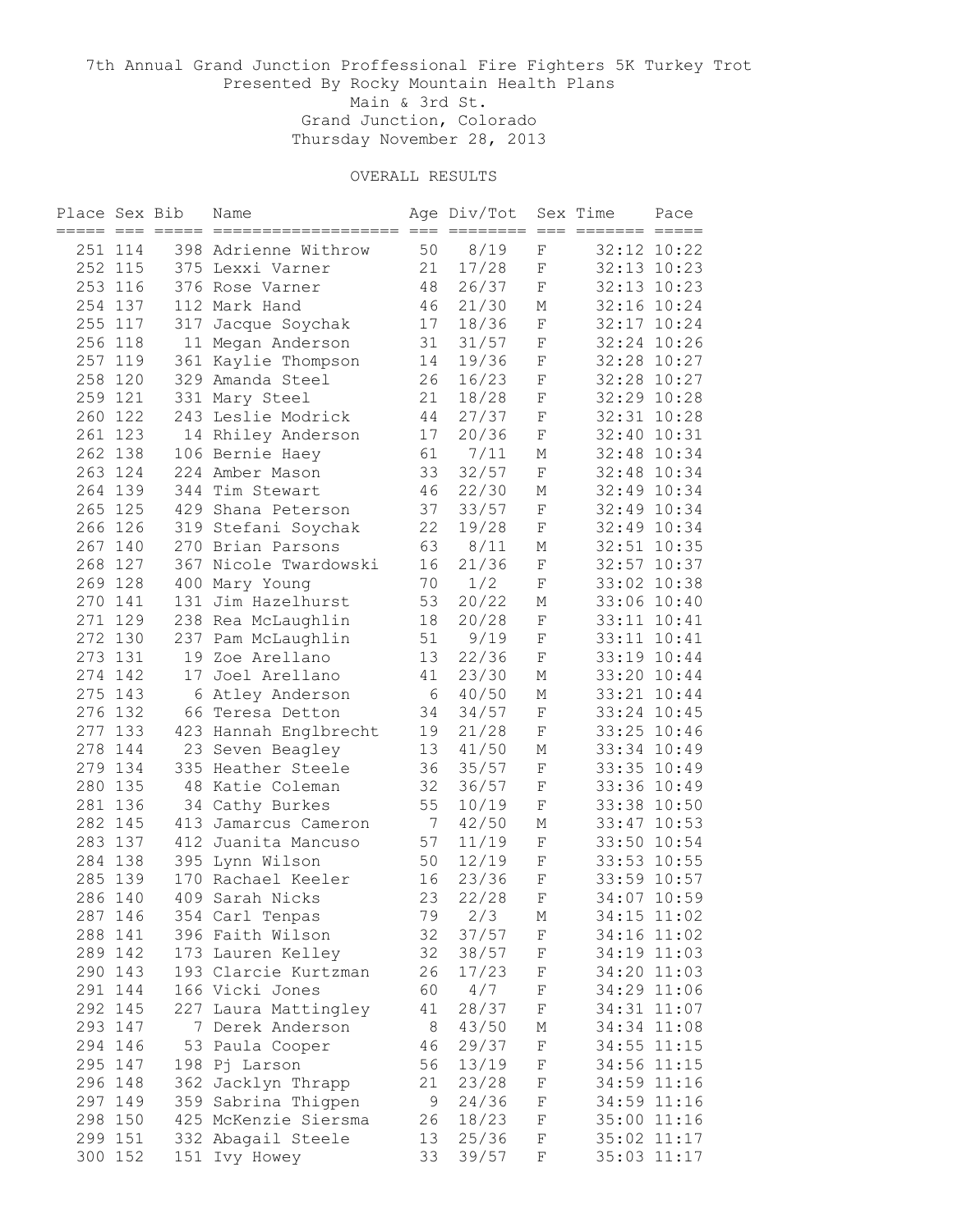| Place Sex Bib |         |                | Name                                   |         | Age Div/Tot          |                 | Sex Time | Pace                           |
|---------------|---------|----------------|----------------------------------------|---------|----------------------|-----------------|----------|--------------------------------|
|               | 301 153 | ==== === ===== | 299 Jennifer Rollins                   | 28      | $=$ $=$ $=$<br>19/23 | $==$<br>$\rm F$ | =======  | $=$ $=$ $=$ $=$<br>35:05 11:18 |
|               | 302 148 |                | 298 Blair Rollins                      | 30      | 28/37                | М               |          | 35:09 11:19                    |
|               | 303 154 |                | 441 Caroline Takaki                    | 24      | 20/23                | $\mathbf F$     |          | 35:10 11:19                    |
|               | 304 155 |                | 454 Abbie Thompson                     | 25      | 21/23                | $\mathbf F$     |          | 35:10 11:20                    |
|               | 305 156 |                |                                        | 30      | 40/57                | F               |          | 35:15 11:21                    |
|               | 306 157 |                | 300 Mindy Rollins                      | 14      | 26/36                | $\rm F$         |          | 35:19 11:22                    |
|               | 307 149 |                | 343 Taegan Stewart                     | 45      | 24/30                | М               |          | 35:20 11:23                    |
| 308           | 150     |                | 316 Michael Simpson<br>208 Brian Lee   | 39      | 29/37                | М               |          | 35:26 11:25                    |
|               | 309 158 |                | 442 Samatha Schaefers                  | 30      | 41/57                | $\mathbf F$     |          | 35:30 11:26                    |
|               | 310 159 |                |                                        |         | 30/37                |                 |          | 36:04 11:37                    |
|               | 311 160 |                | 289 Sheila Reiner<br>42 Lisa H Carroll | 43      |                      | F<br>$\rm F$    |          |                                |
|               |         |                | 203 Parker Leaverton                   | 54      | 14/19                |                 |          | 36:05 11:37                    |
|               | 312 151 |                |                                        | $\,8\,$ | 44/50                | М               |          | 36:10 11:39                    |
|               | 313 161 |                | 65 Jessica Deters                      | 19      | 24/28                | $\mathbf F$     |          | 36:19 11:42                    |
|               | 314 162 |                | 401 Hazel Ann Zaballero                | 20      | 25/28                | $\rm F$         |          | 36:20 11:42                    |
|               | 315 163 |                | 26 Lisa Birmingham                     | 39      | 42/57                | F               |          | 36:22 11:43                    |
|               | 316 164 |                | 195 Jennifer Larsen                    | 30      | 43/57                | F               |          | 36:25 11:43                    |
|               | 317 165 |                | 212 Alexia Lewis                       | 13      | 27/36                | F               |          | 36:42 11:49                    |
|               | 318 166 |                | 302 Nicole Romo                        | 39      | 44/57                | $\rm F$         |          | 36:43 11:49                    |
|               | 319 167 |                | 279 Aiko Poteet                        | 13      | 28/36                | $\mathbf F$     |          | 36:49 11:51                    |
|               | 320 168 |                | 281 Dixie Poteet                       | 15      | 29/36                | $\rm F$         |          | 36:49 11:51                    |
|               | 321 152 |                | 98 Jim Gray                            | 41      | 25/30                | М               |          | 36:56 11:54                    |
|               | 322 153 | 247            | Jeremy Myrtle                          | 33      | 30/37                | М               |          | 36:56 11:54                    |
|               | 323 169 |                | 229 Ginny McBride                      | 55      | 15/19                | $\mathbf F$     |          | 37:01 11:55                    |
|               | 324 154 |                | 228 Andrew McBride                     | 48      | 26/30                | М               |          | 37:01 11:55                    |
|               | 325 155 |                | 240 Alex Gomez                         | 17      | 45/50                | М               |          | 37:21 12:02                    |
|               | 326 156 |                | 59 Nic Crutchfield                     | 34      | 31/37                | М               |          | 37:31 12:05                    |
|               | 327 170 |                | 248 Natasha Nelson                     | 42      | 31/37                | $\rm F$         |          | 37:32 12:05                    |
|               | 328 171 |                | 424 Sara Bailey                        | 32      | 45/57                | $\rm F$         |          | 37:34 12:06                    |
|               | 329 172 |                | 29 Amy Bratteli                        | 43      | 32/37                | $\rm F$         |          | 37:45 12:09                    |
| 330           | 173     |                | 181 Shanna Kokal                       | 70      | 2/2                  | F               |          | 37:47 12:10                    |
| 331           | 174     |                | 348 Patti Stubler                      | 54      | 16/19                | $\mathbf F$     |          | 37:50 12:11                    |
| 332           | 157     |                | 264 Danny Omerigic                     | 13      | 46/50                | М               |          | $37:57$ $12:13$                |
|               | 333 158 |                | 402 Albert Gonzalez                    | 20      | 14/14                | М               |          | 38:03 12:15                    |
|               | 334 159 |                | 364 Patrick Tobin                      | 10      | 47/50                | М               |          | 38:03 12:15                    |
|               | 335 175 |                | 84 Jane Findlay                        | 66      | 5/7                  | $\mathbf F$     |          | 38:26 12:22                    |
|               | 336 176 |                | 363 Heather Tobin                      | 37      | 46/57                | F               |          | 38:26 12:22                    |
|               | 337 160 |                | 146 Richard Houk                       | 55      | 21/22                | Μ               |          | 38:34 12:25                    |
|               | 338 161 |                | 158 John Hunerjager                    | 64      | 9/11                 | М               |          | 38:38 12:26                    |
|               | 339 177 |                | 22 Karol Austin                        | 49      | 33/37                | F               |          | 38:39 12:27                    |
|               | 340 162 |                | 9 Kelly Anderson                       | 47      | 27/30                | Μ               |          | 38:51 12:31                    |
|               | 341 163 |                | 427 Chris Schnell                      | 29      | 12/13                | М               |          | 38:52 12:31                    |
|               | 342 164 |                | 346 Tony Stout                         | 37      | 32/37                | М               |          | 38:55 12:32                    |
| 343 165       |         |                | 358 Larry Thigpen                      | 42      | 28/30                | М               |          | 39:00 12:34                    |
|               | 344 178 |                | 52 Jasmine Cook                        | 10      | 30/36                | $\rm F$         |          | 39:04 12:35                    |
|               | 345 166 |                | 377 Ben Vigil                          | 38      | 33/37                | Μ               |          | 39:07 12:36                    |
|               | 346 179 |                | 282 Grace Poteet                       | 43      | 34/37                | $\rm F$         |          | 39:12 12:37                    |
|               | 347 167 |                | 280 Bill Poteet                        | 46      | 29/30                | Μ               |          | 39:13 12:38                    |
| 348           | 168     |                | 72 Skyler Doggett                      | 26      | 13/13                | Μ               |          | 39:33 12:44                    |
|               | 349 180 |                | 118 Sara Harrison                      | 21      | 26/28                | $\rm F$         |          | 39:34 12:44                    |
|               | 350 181 |                | 64 Amy Deschamp                        | 37      | 47/57                | F               |          | 39:39 12:46                    |